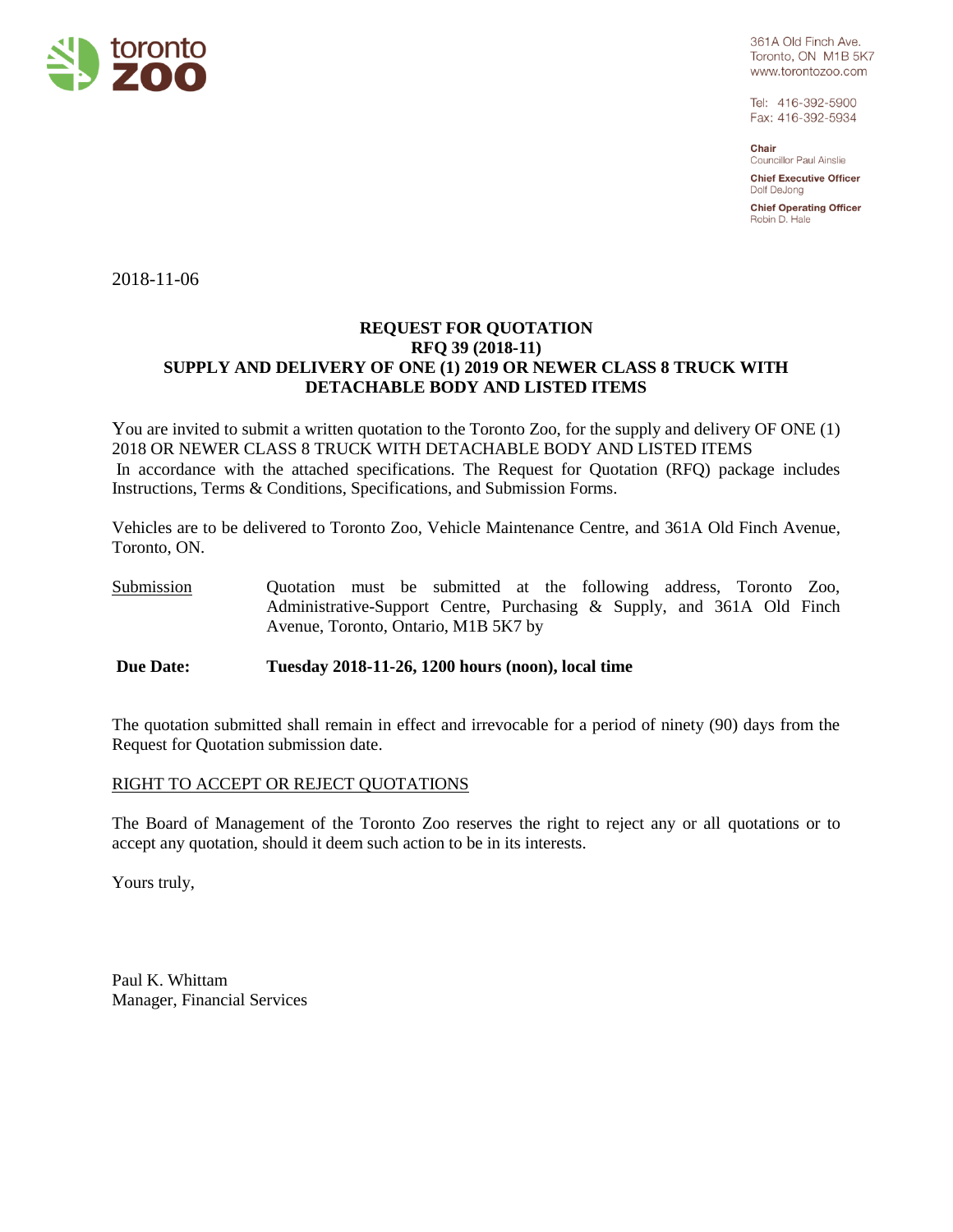## 2018-11-06

SU toronto **RFQ 39 (2018-11) 2019 OR NEWER CLASS 8 TRUCK WITH DETACHABLE BODY AND LISTED ITEMS** Page 2 of 17

## **TABLE OF CONTENTS**

| <b>SECTION</b>    | <b>DESCRIPTION</b><br>PAGE NO.        |    |
|-------------------|---------------------------------------|----|
|                   |                                       |    |
| <b>RFQ LETTER</b> | <b>Invitation Letter</b>              |    |
| <b>T.O.C.</b>     | <b>Table of Contents</b>              |    |
| 1.0               | Instructions                          |    |
| 2.0               | Specifications & General Requirements | 4  |
| 3.0               | Terms and Conditions                  | 8  |
| 4.0               | <b>Submission Form</b>                | 14 |
|                   | Price schedule                        | 15 |
|                   | <b>Submission Label</b>               | 16 |
|                   | Notice of No Bid                      | 17 |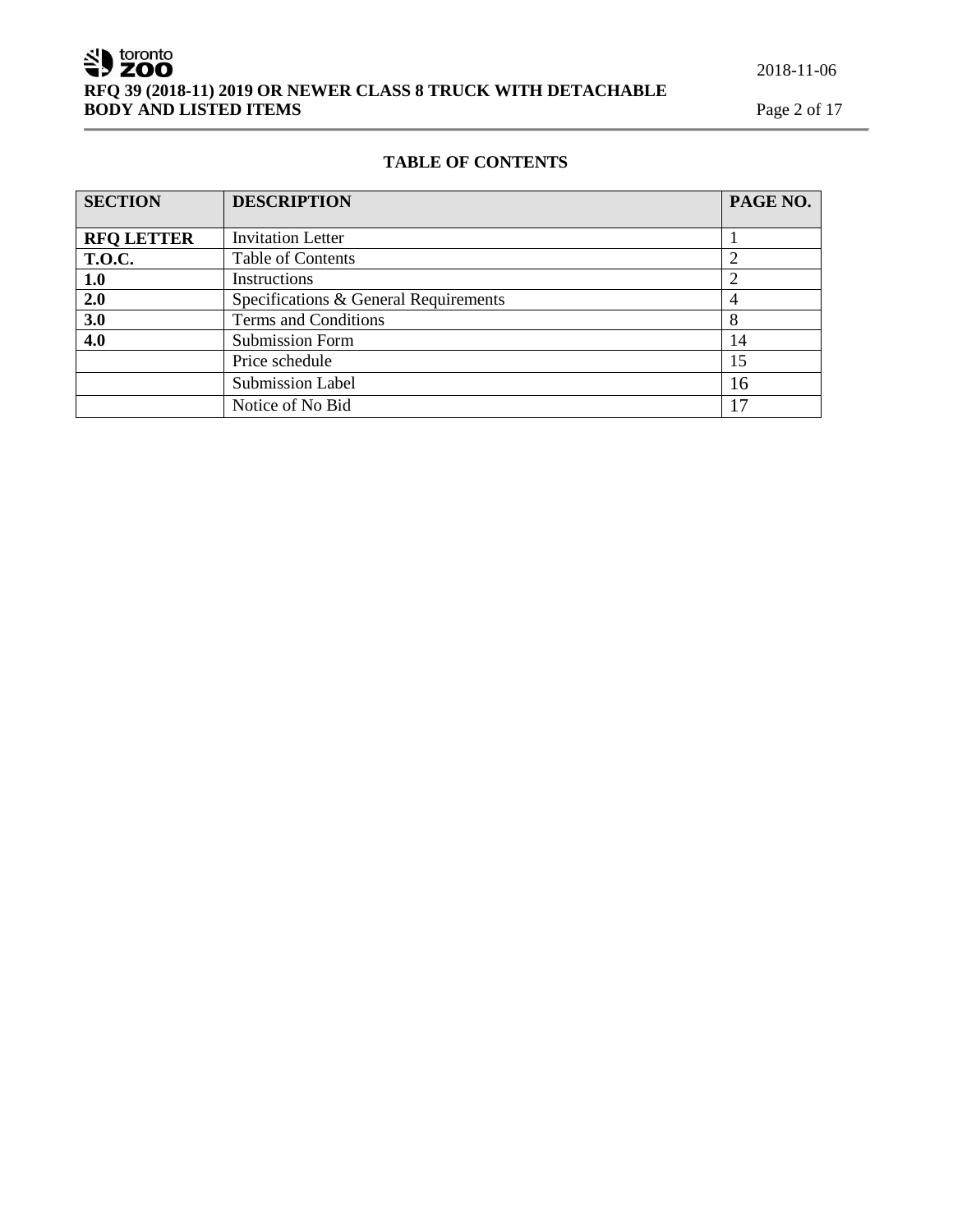## **1.0 INSTRUCTIONS**

- 1.1 Ensure that you have received all **17** pages of the RFQ package.
- 1.2 Complete ALL FORMS in section 2.0 and 4.0 and return by due date and time received on or before **by Tuesday 2018-11-26, 1200 hours (noon), local time** or your Quotation will not be considered. Include signed copies of any addenda with your proposal package.
- 1.3 Show itemized cost of GST/HST if applicable.
- 1.4 Unless otherwise indicated herein, the prices stated are payable in Canadian Funds, GST/HST excluded.
- 1.5 Use the attached submission label, when you submit your response in a sealed envelope or package and deliver to the Toronto Zoo.
- 1.6 Quotation prices shall remain in effect for a period of ninety (90) days from the Quotation due date.
- 1.7 Include product information and pictures, as necessary.
- 1.8 Quote discounts or quantity price breaks separately on FORMS.
- 1.9 If applicable, suggested alternative products are acceptable, however all such products must be quoted separately and should not replace the Toronto Zoo requested product, work or service.
- 1.10 It is the responsibility of the Bidder to understand all aspects of the RFQ and to obtain clarification if necessary before submitting their quotation.
- 1.11 If it becomes necessary to revise any part of this RFQ, the revisions will be by Addendum posted electronically in Adobe PDF format on the Toronto Zoo's website. Bidders and prospective bidders should check the site frequently for any updated information and addenda issued, before the closing date and time.
- 1.12 In reviewing the quotations and awarding of the quotation, the Toronto Zoo will consider the quotation prices and may consider but is not limited to the following:
	- Overall value of the quotation represents to the Toronto Zoo based on quality, service price and delivery schedule
	- Conformance to specifications
	- Field testing, if requested
	- Warranties offered
	- Total cost implications
	- Parts and service availability
	- Delivery time/schedule/ lead time for the supply and delivery
	- Payment terms
	- Value added offerings
- 1.13 For any questions concerning the contract terms and conditions of this RFQ, please contact:

Peter Vasilopoulos Supervisor, Purchasing & Supply Tel: 416-392-5916 Fax: 416-392-6711 E-mail: pvasilopoulos@torontozoo.ca

For any technical queries concerning the specifications of this RFQ, please contact: Ray Navarra Supervisor, Transit & Fleet Tel: 416 392-5987 E-mail: rnavarra@torontozoo.ca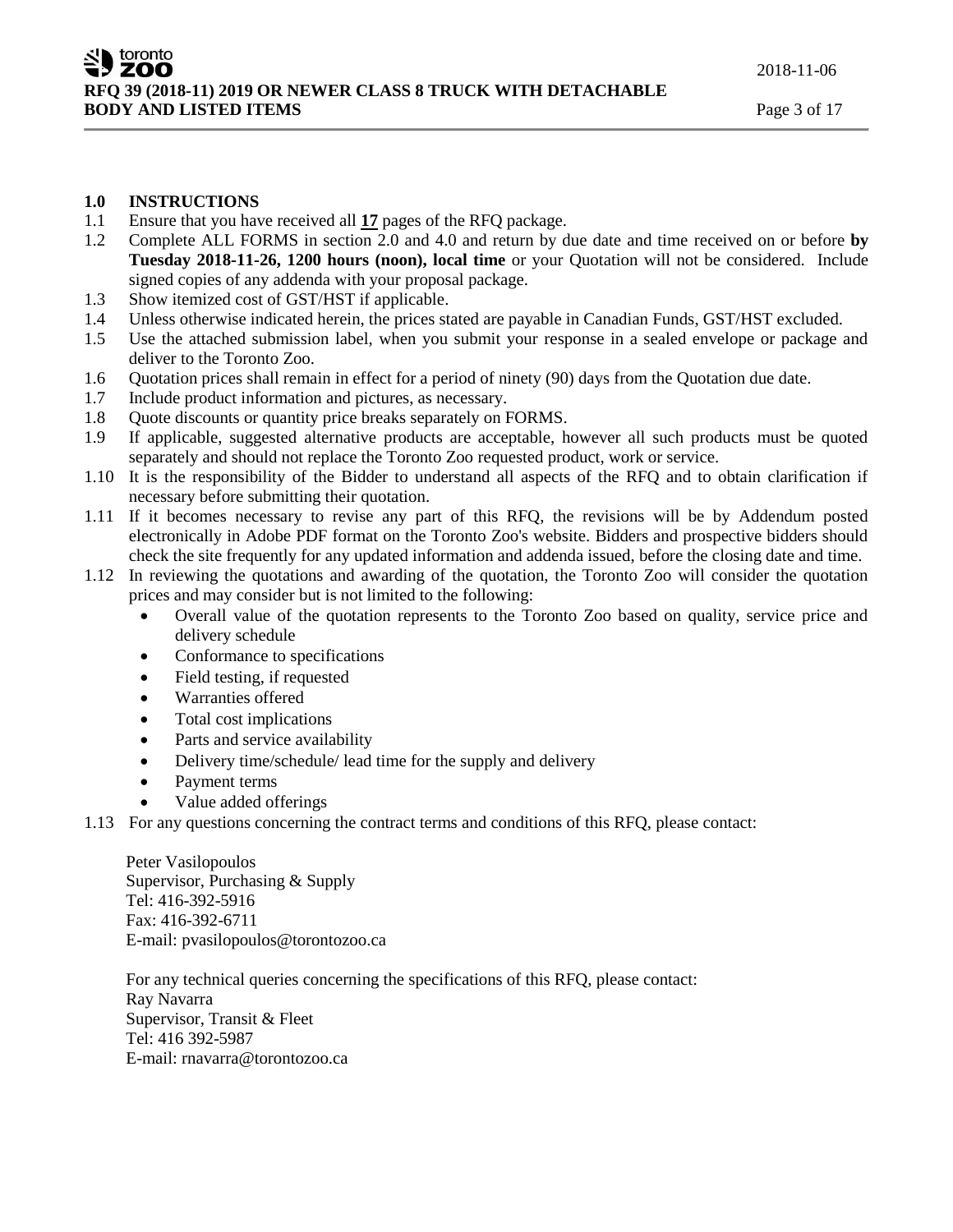## **2.0 SPECIFICATIONS & GENERAL REQUIREMENTS:** This technical specification applies to: **2019 OR NEWER CLASS 8 TRUCK WITH DETACHABLE BODY AND LISTED ITEMS**

## Suitable for use by: **Toronto Zoo – HORTICULTURE**

## **INSTRUCTIONS FOR COMPLETION OF THE SPECIFICATION: >>>PLEASE READ CAREFULLY<<<**

*The following specifications are prepared with the intent of providing a basis for securing competitive bids and ensuring completeness. Bidders are required to confirm the conformance of their product, commodity and service.*

*Please note that failure to write or include a response in the "Specify: \_\_\_\_\_\_\_\_" space shall result in the bid being declared non-compliant.*

*Accordingly, the requirement for Bidders to confirm their product specification is indicated by "Specify: \_\_\_\_\_\_\_\_\_\_", and a Bidder shall write a response as noted below:* 

## *I. DATA RESPONSES:*

- *1. Where 'State' appears in the specification, and is followed with a "Specify: \_\_\_\_\_\_\_" space, the specification must have a data response written in the space (e.g. state weight of fabric offered in oz./yd<sup>2</sup> ,*
- *1. A Bid which has a requirement that the bidder is meeting or exceeding and is followed with a "Specify: \_\_\_\_\_\_\_\_\_\_" space in the specification must be: A) Marked as "YES" in the space: e.g. "Specify: \_\_YES\_\_\_\_"*
- *2. Where 'or approved equivalent' appears in the specification, and an equivalent product, commodity and service that is anticipated to meet or exceed the requested product, commodity and service is offered, the specification must be:*
	- *a) Marked as "Specify: \_\_\_YES\_\_\_" in the appropriate space, and*
	- *b) Must be accompanied by a statement describing the anticipated approved equivalent either in the "Specify: \_\_\_\_\_\_\_\_" space following the "YES" or on a separate attachment cross referenced after the "YES" statement.*

*It is the responsibility of the bidder to provide supporting documentation supporting "YES" responses, to state the details of the equivalent offered and demonstrate equivalence to the satisfaction of the Toronto Zoo.* 

- *III. "NO" RESPONSES:*
	- *1. A Bid not completely meeting a requirement which has a "Specify: \_\_\_\_\_\_\_\_\_\_" space to be completed in the specification must be:*
		- *a) Marked as "Specify: \_\_NO\_\_\_\_\_" in the appropriate space, and/or*
		- *b) Must be accompanied by a statement describing the deviation either in the "Specify: \_\_\_\_\_\_\_\_" space following the "NO" or on a separate attachment cross referenced after the "NO" statement.*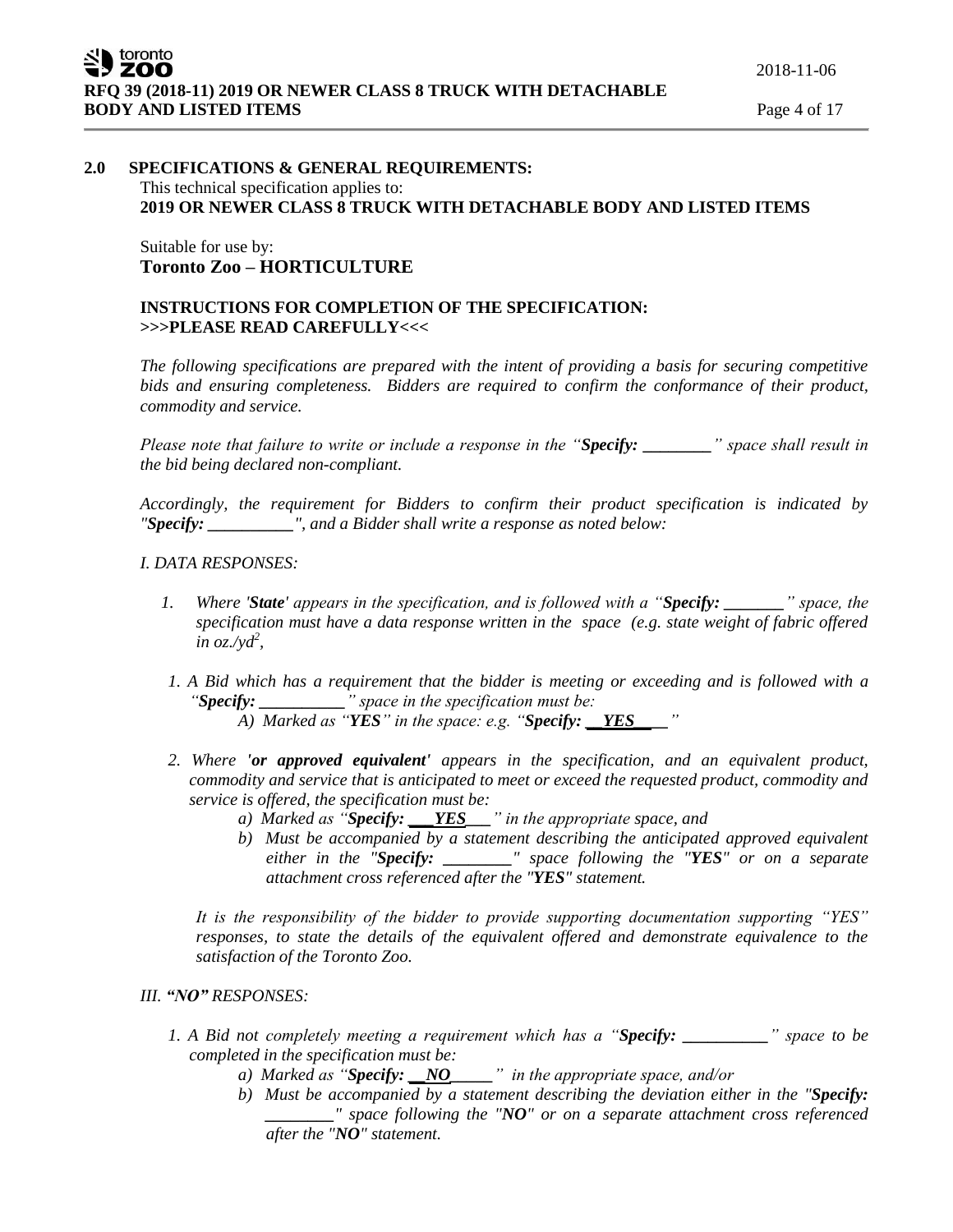2018-11-06

**RFQ 39 (2018-11) 2019 OR NEWER CLASS 8 TRUCK WITH DETACHABLE BODY AND LISTED ITEMS** Page 5 of 17

*A "NO" in the "Specify: \_\_\_\_\_\_\_\_" space may result in the bid being declared noncompliant.* 

*Notwithstanding the details of this specification; products, commodities and services deemed by the Toronto Zoo similar in design and construction to this specification, may receive further consideration if, in the opinion of the user division, they are considered to be suitable for the intended application and generally conform to performance requirements.*

## 2.1 **DESCRIPTIVE LITERATURE:**

Bidders must submit, if requested, manufacturer's descriptive literature and technical specifications of the products, commodities or services offered, within five (5) working days of request at no cost to the Toronto Zoo.

## 2.2 **QUALITY CONTROL:**

toronto

It is the responsibility of the successful bidder to ensure that product quality is maintained to specification requirements. Products received may be randomly tested at the expense of the Toronto Zoo. However, should a product fail to meet the specified standards, the supplier will be responsible for all expenses incurred in the testing and return of the defective material. In cases of discrepancies the decision of the Toronto Zoo must govern.

## 2.3 **DEFECTS IN SHIPPED GOODS AND SERVICES:**

Products, commodities and services must be free from defects, imperfections and deficiencies that may affect operation, appearance and serviceability. In all particulars not covered by this specification and quotation document, production must be in accordance with good commercial practice. Materials not defined here must be of the best commercial quality and suitable for the purpose intended.

## 2.4 **CANADIAN MOTOR VEHICLE SAFETY REGULATIONS:**

The unit offered should meet or surpass the mandatory requirements of the "Canadian Motor Safety Regulations" and the latest applicable S.A.E., I.E.M.C. and O.S.H.A. recommended practices, where the use of such unit by the Toronto Zoo may be covered by these regulations.

## 2.5 **COMPETITIVE DOLLARS DISCOUNTS**

The Ontario Ministry of Government Services has contracted with vehicle manufacturers, "Competitive Dollars Discounts" for vehicles purchased by the Broader Public Sector (BPS). The Toronto Zoo, a Board of the City of Toronto, as part of the BPS, is eligible to receive the "Competitive Dollars Discounts" for vehicles purchased. Please include all applicable discounts in the prices quoted in the Price Schedule included herein.

## 2.6 **SCOPE:**

Bidder shall supply and deliver manufacturer's standard for **2019 OR NEWER CLASS 8 TRUCK WITH DETACHABLE BODY AND LISTED ITEMS**

| <b>Specifications</b>    |                                             | Confirm<br>Yes/No | If no,<br>provide<br>explanation |
|--------------------------|---------------------------------------------|-------------------|----------------------------------|
| <b>Cab &amp; Chassis</b> | 2019 conventional day cab or newer          |                   |                                  |
|                          | 14' detachable dump box, steel construction |                   |                                  |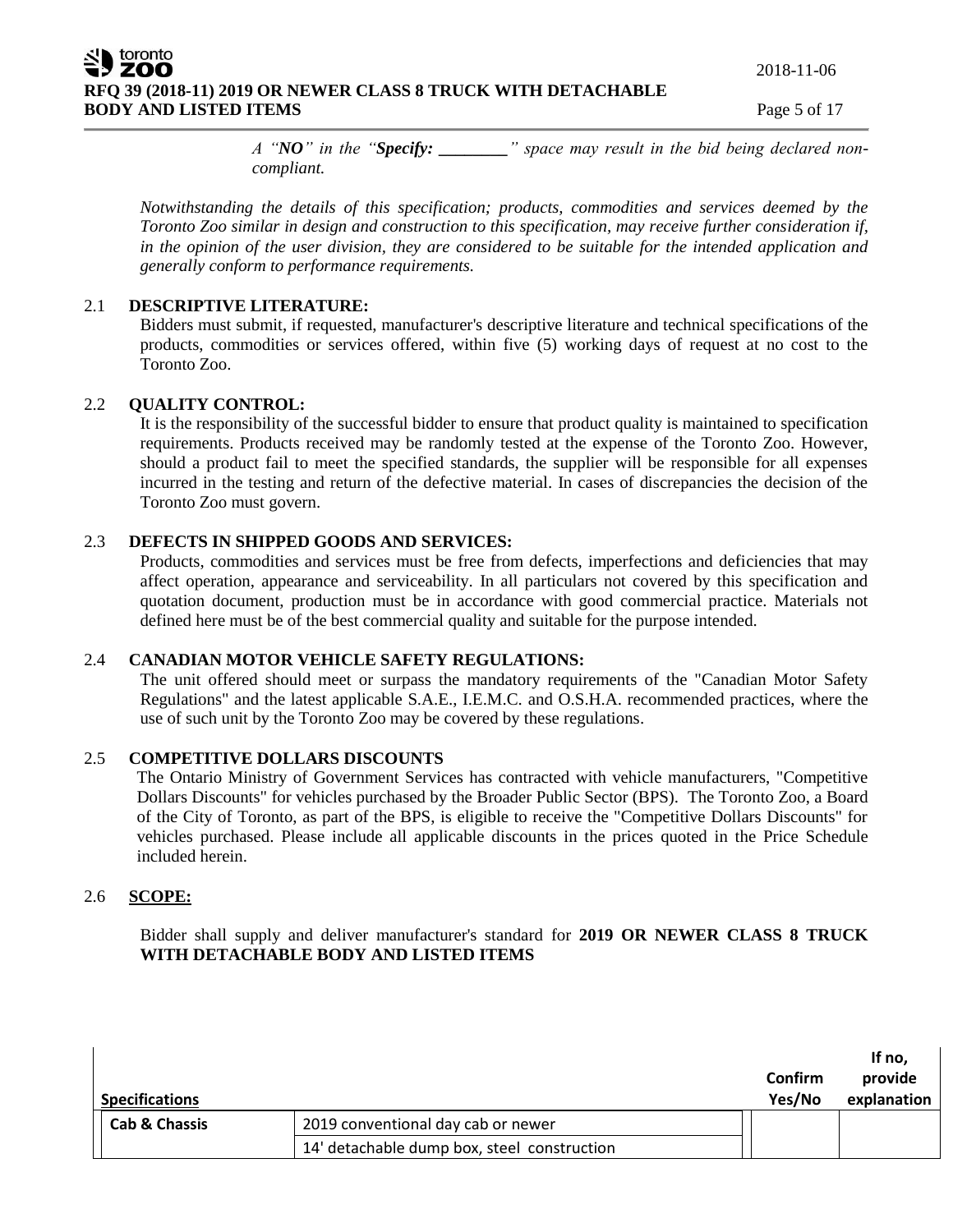

|                           | Box to have removable 36" high sides                      |  |  |  |
|---------------------------|-----------------------------------------------------------|--|--|--|
|                           | Box sides to be constructed from aluminum                 |  |  |  |
|                           | Dump body sides to accept wood extensions                 |  |  |  |
|                           | Box to have removable center side post                    |  |  |  |
|                           | Rear of box equipped with dual barn doors                 |  |  |  |
|                           | Box to have tarp cover                                    |  |  |  |
|                           | 14' flat bed with 10 ton winch mounted on front           |  |  |  |
|                           | Ladder access to box                                      |  |  |  |
|                           | Chassis shall be equipped with a front mounted plow       |  |  |  |
|                           | harness and 10' snow plow blade                           |  |  |  |
|                           | Blade to be equipped with quick release. Blade to also be |  |  |  |
|                           | equipped with top blade deflector                         |  |  |  |
|                           | Air tanks, air dryer, fuel tanks, and oil coolers must    |  |  |  |
|                           | be located in a position to avoid interference with plow  |  |  |  |
|                           | harness or blade                                          |  |  |  |
| <b>Vehicle Weight and</b> | GVWR 37,000 lb, 195" wheel base                           |  |  |  |
| dimensions                | Appropriate label will be attached to the vehicle         |  |  |  |
|                           | confirming the front and rear G.A.W.R., tire & rim size   |  |  |  |
| <b>Front axle</b>         | 14,000 lb.                                                |  |  |  |
| <b>Springs</b>            | Front, multi leaf 14,000 lb. minimum with shock           |  |  |  |
|                           | absorbers                                                 |  |  |  |
|                           | Rear, multi leaf 33,000 lb. minimum                       |  |  |  |
| Wheels, tires and rims    | Hub piloted steel disc front and rear wheels with wheel   |  |  |  |
|                           | hub guard separators installed between wheels and hubs    |  |  |  |
|                           | Front wheels 22.5x8.25 powder coated black, steel, hub    |  |  |  |
|                           | piloted with steel hubs                                   |  |  |  |
|                           | rear wheels 22.5x8.25 powder coated black, steel, hub     |  |  |  |
|                           | piloted with steel hubs                                   |  |  |  |
|                           | One spare front and rear tire to match original supplied  |  |  |  |
|                           | Front tires 12R22.5 Michelin XZE or equivalent LR-H       |  |  |  |
|                           | Rear tires 12R22.5 Michelin XDN2 or equivalent LR-H M/S   |  |  |  |
| Engine                    | Electronic 4 cycle diesel turbocharged intercooled 2015   |  |  |  |
|                           | tier 3 EPA compliant, totally rebuild able wet sleeve     |  |  |  |
|                           | design engine                                             |  |  |  |
|                           | Gross H.P. 300 @ 2200 rpm                                 |  |  |  |
|                           | Net Torque 900lb/ft. @ 1300 rpm                           |  |  |  |
|                           | Maximum engine speed not exceed 2600RPM                   |  |  |  |
|                           |                                                           |  |  |  |
|                           |                                                           |  |  |  |
|                           | Audible warning and red jeweled indicator light for       |  |  |  |
|                           | high water temp (max 220F) and low oil pressure (12 PSI   |  |  |  |
|                           | Minimum) (automatic engine shut down to be                |  |  |  |
|                           |                                                           |  |  |  |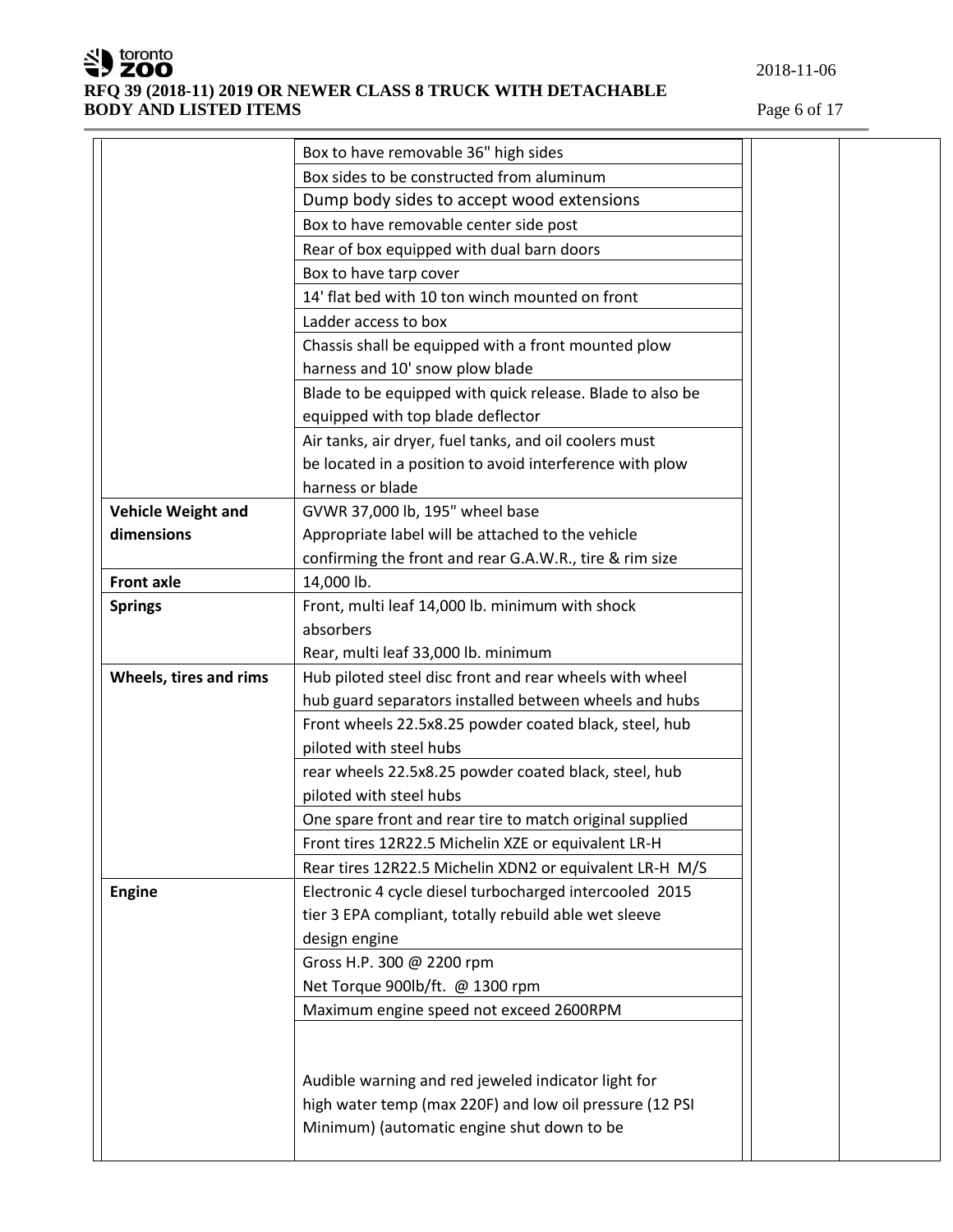

## **RFQ 39 (2018-11) 2019 OR NEWER CLASS 8 TRUCK WITH DETACHABLE BODY AND LISTED ITEMS** Page 7 of 17

|                      | programmable and set to off on delivery)                    |
|----------------------|-------------------------------------------------------------|
|                      | Air cleaner dual dry type with dash mounted restriction     |
|                      | gauge                                                       |
|                      | Heavy duty fuel water separator                             |
|                      | Magnetic drain plug                                         |
|                      | Engine block heater 1250 watt minimum                       |
|                      | Single vertical exhaust/after treatment device              |
|                      | 2 position switch for exhaust, lighted and latching in      |
|                      | instrument panel, inhibits regen as long as switch is on    |
|                      | Heavy duty radiator with de-aeration tank                   |
| <b>Transmission</b>  | Allison 6 speed automatic or equivalent                     |
|                      | Transmission fluid to be synthetic                          |
|                      | 5 year unlimited mileage transmission warranty              |
|                      | Dash mounted transmission temperature gauge                 |
|                      | Transmission cooler to be specified                         |
| <b>Rear axle</b>     | 33,000 lb. Meritor, Eaton, Dana Spicer or equivalent        |
|                      | with driver controlled locking differential and magnetic    |
|                      | drain plug. Gear ratio to optimize performance under        |
|                      | plowing applications with maximum GVWR loading              |
|                      | Full floating axles                                         |
|                      | Rear shock absorbers                                        |
| <b>Brakes</b>        | Service brakes:                                             |
|                      | Dual air system supplied with ABS.                          |
|                      | Front and rear brakes drum type appropriate to weight       |
|                      | rating of truck                                             |
|                      | Front and rear brakes to be S cam only                      |
|                      | Parking brakes to be positive rear wheel spring loaded      |
|                      | air reservoir and instrument panel control shall be         |
|                      | supplied                                                    |
|                      | Haldex 30/30 brake chambers                                 |
|                      | Audible signal and low air warning light to be supplied     |
|                      | Moisture ejector valves to be installed on the primary      |
|                      | and secondary tanks                                         |
|                      | Air dryer to be supplied and installed                      |
|                      | Air compressor to be sized according to air system          |
|                      |                                                             |
|                      | Dust shields front and rear to be installed                 |
| <b>Electrical</b>    | Electrical system to be 12 volt                             |
|                      | Battery capacity to be 2775 CCA                             |
|                      | Alternator to be minimum of 185 amp                         |
|                      | Circuit breakers to be supplied for electrical distribution |
| <b>Cab Equipment</b> | Driver seat to be high back air suspended with dark cloth   |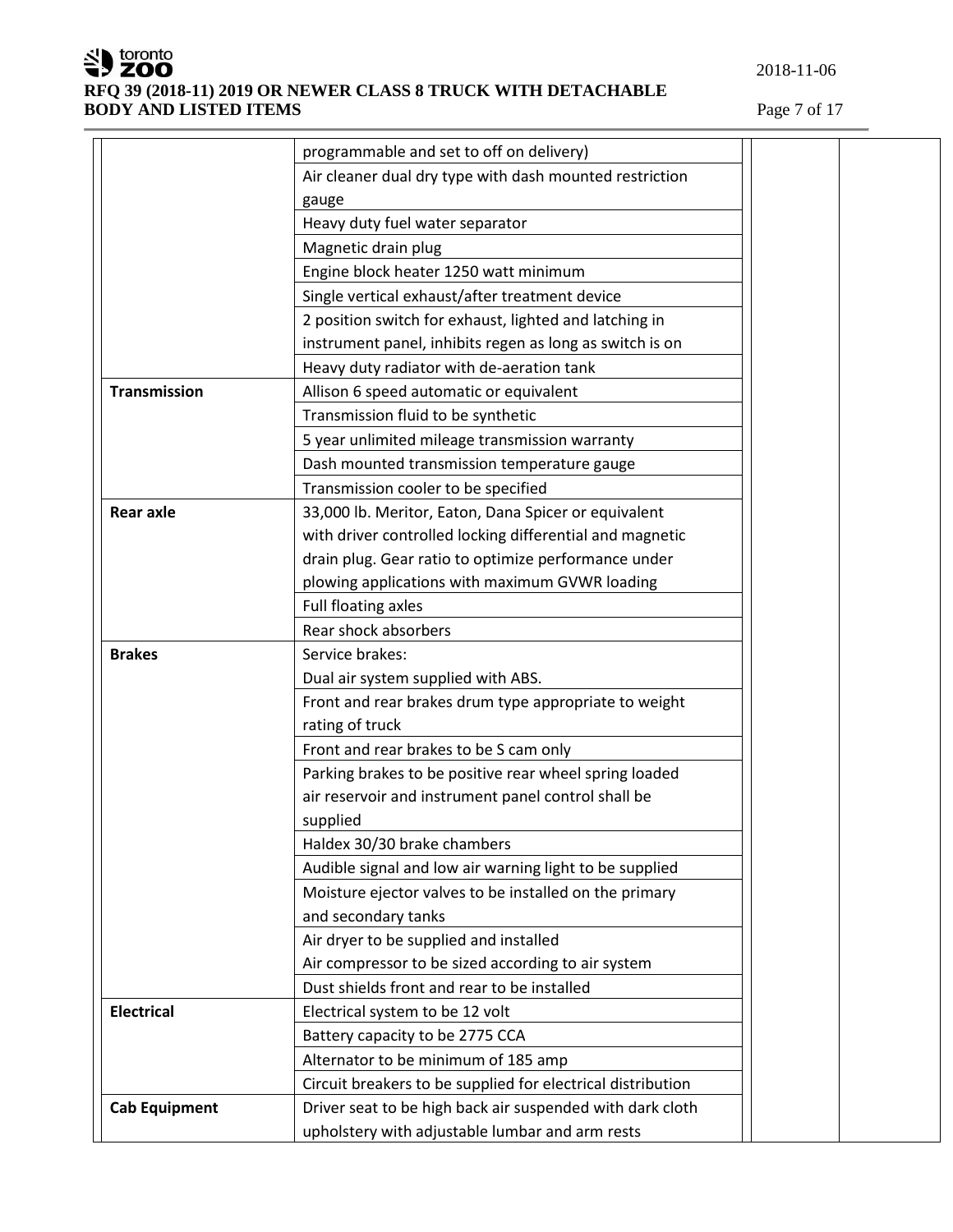

|                          | Passenger seat to be 2 passenger bench seat               |  |
|--------------------------|-----------------------------------------------------------|--|
|                          | Rubber floor mat                                          |  |
|                          | OEM installed harness complete with switch for front      |  |
|                          | mounted plow lights                                       |  |
|                          | Audible back up alarm                                     |  |
|                          | AM/FM radio                                               |  |
|                          | Sun visors left and right                                 |  |
|                          | Air conditioning                                          |  |
|                          | Interval wipers                                           |  |
|                          | Mirrors to be electric adjust                             |  |
|                          | Heated outside mirrors 16x7 with under-mounted            |  |
|                          | convex mirrors                                            |  |
|                          | Heated hood mounted convex mirrors                        |  |
|                          | Power windows and locks                                   |  |
|                          | Cruise control                                            |  |
|                          | Cab mounted grab handles                                  |  |
|                          | Slip resistant steps                                      |  |
| Instrument panel         | Fuel gauge, oil pressure gauge, coolant temperature       |  |
|                          | gauge, speedometer, tachometer, air filter restriction    |  |
|                          | and hour meter                                            |  |
| <b>Chassis equipment</b> | Left side under mount 227 liter fuel tank                 |  |
|                          | Tilt fiberglass hood complete with stationary grill       |  |
|                          | and butterfly hatch for engine access                     |  |
| Paint                    | Cab to be white                                           |  |
|                          | Box to be black                                           |  |
| <b>Pintle hook</b>       | Pintle plate and hook to be installed with 2 safety eyes  |  |
|                          | installed on pintle plate                                 |  |
| <b>Manuals</b>           | One copy of operation, parts and service manual to be     |  |
|                          | supplied                                                  |  |
| <b>Training</b>          | Vendor to supply on-site training for diesel engine regen |  |
|                          | features and functions                                    |  |
| Warranty                 | Manufacturers' warranty statement will be included        |  |
|                          | with the bid submission including all OEM warranties on   |  |
|                          | all equipment supplied with truck                         |  |

## 2.7 **YEAR, MAKE AND MODEL OFFERED:**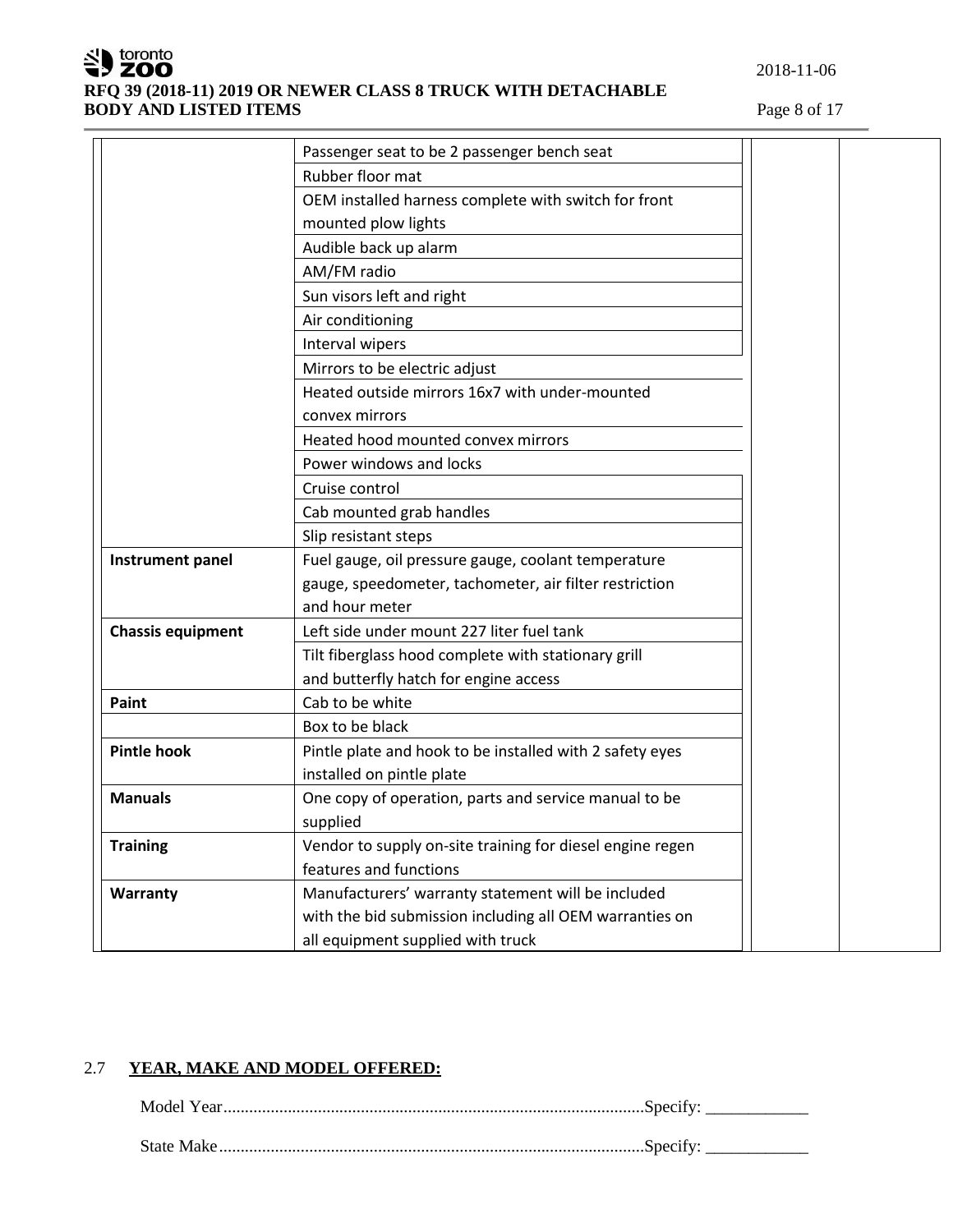|      | <b>BODY AND LISTED ITEMS</b>                                                                                                                                                                                 | Page 9 of 17 |
|------|--------------------------------------------------------------------------------------------------------------------------------------------------------------------------------------------------------------|--------------|
|      |                                                                                                                                                                                                              |              |
|      | All vehicles must be of the same Year, Model and Production Run to avoid cross model years or<br>unacceptable differences in the supplied units.                                                             |              |
| 2.8  | <b>COLOUR:</b>                                                                                                                                                                                               |              |
|      |                                                                                                                                                                                                              |              |
| 2.9  | <b>STANDARD EQUIPMENT:</b><br>Vehicles must be delivered with all Manufacturers Standard Equipment in regard to comfort, utility, safety<br>and convenience,                                                 |              |
|      | 2.10 OPTIONAL EQUIPMENT:<br>In addition to Manufacturers Standard Equipment and features, vehicles must be equipped with the<br>following options:                                                           | Yes/No       |
| 2.11 | <b>GVWR PLATE:</b><br>State plate indicating final GVWR must be affixed to the door post                                                                                                                     | SPECIFY:     |
|      | 2.12 MANUALS:<br>Two (2) Operator's Manual and detailed service manual including wiring<br>diagrams must be supplied                                                                                         |              |
| 2.13 | <b>WARRANTY:</b>                                                                                                                                                                                             | SPECIFY:     |
|      | Bidders must attach warranty details with bid submission                                                                                                                                                     | SPECIFY:     |
|      | Bidder must attach list component warranties offered by component<br>manufacturers with bid submission, if any                                                                                               |              |
|      | 2.14 PART B: SERVICES:<br>All services B-1 must be included at no additional cost to the Toronto<br>Zoo.                                                                                                     | SPECIFY:     |
| 2.15 | <b>SERVICE B-1: RUSTPROOFING:</b><br>Factory rust proofing                                                                                                                                                   | SPECIFY:     |
|      |                                                                                                                                                                                                              | (Process)    |
| 2.16 | PERFORMANCE EVALUATION:<br>Bidders must be prepared if requested, to arrange for a demonstration of<br>the product offered within five (5) working days of such a request, at no<br>cost to the Toronto Zoo. |              |

**RFQ 39 (2018-11) 2019 OR NEWER CLASS 8 TRUCK WITH DETACHABLE** 

SU toronto

SPECIFY:\_\_\_\_\_\_\_\_\_\_\_\_

2018-11-06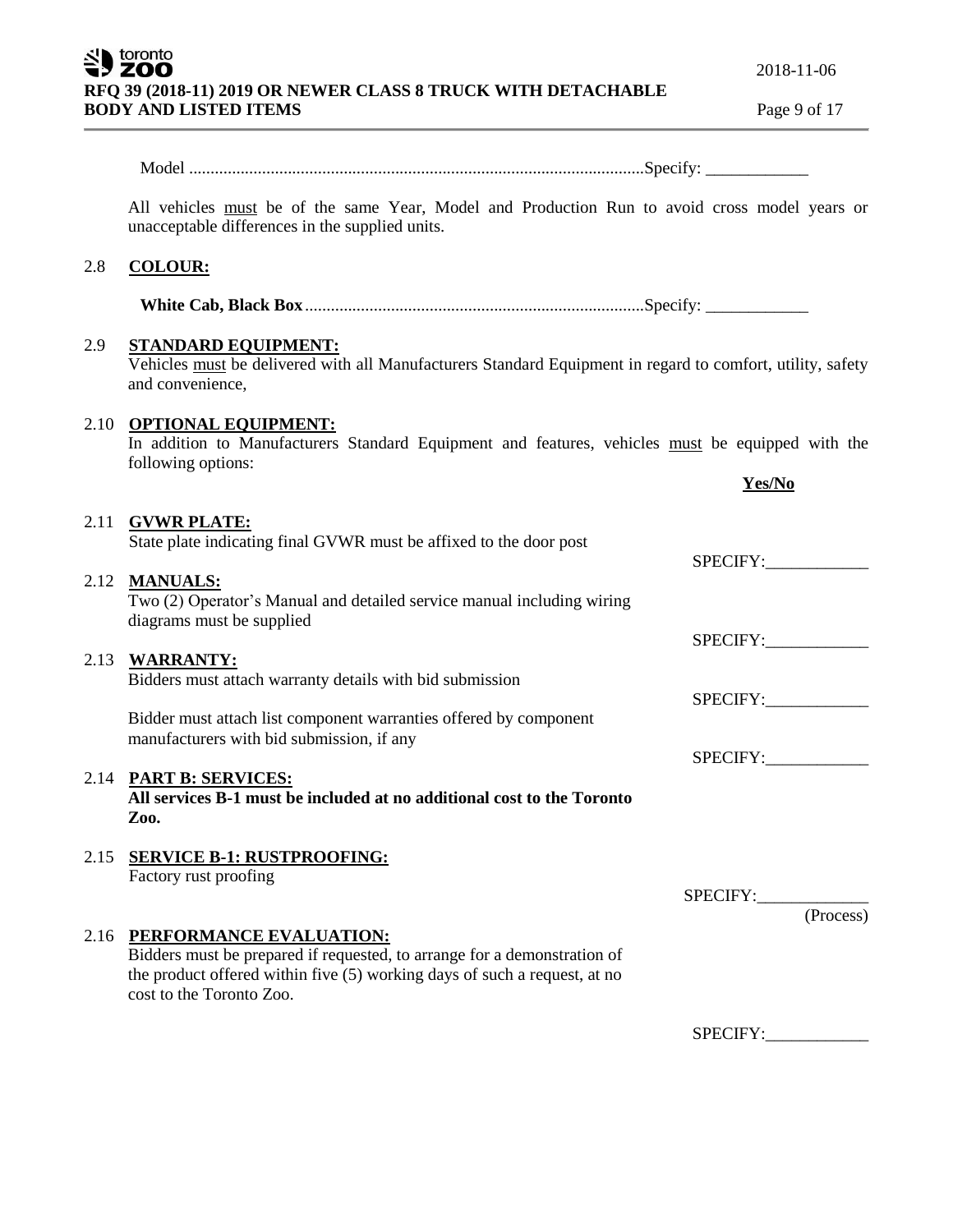## **3.0 TERMS AND CONDITIONS**

- 3.1 **Definitions:** Wherever used in the Quotation the word **"Board"** means the Board of Management of the Toronto Zoo and the word "**Vendor"** means the person or persons or Corporation to whom the purchase order is issued.
- 3.2 **Vendor Assurance:** Unless otherwise stated, the goods, material, articles, equipment, work or services, specified or called for in or under this Quotation, shall be delivered or completely performed, as the case may be, by the Vendor as soon as possible and in any event within the period set out herein as the guaranteed period of delivery or completion.
- 3.3 **Country of Origin:** Wherever possible, the goods, services, materials, articles or equipment, specified or called for in or under this Quotation, shall be of Canadian origin and manufacture.
- 3.4 **Delivery:** The prices stated in this Quotation cover the services, material, articles or equipment referred to herein, being delivered F.O.B. Toronto Zoo, freight, express, duty and all other charges prepaid, unless otherwise indicated herein. A detailed delivery ticket or piece tally, showing the exact quantity of goods, material, articles or equipment shall accompany each delivery. A receiver's receipt shall not bind the Board to accept the goods, material, articles or equipment covered thereby, or the particulars of the delivery ticket or piece tally therefore. The Vendor shall not be entitled to any interest upon any bill due to delay in its approval by Chief Executive Officer of the Toronto Zoo or his designate.
- 3.5 **Time of the Essence:** For all requests made by the Toronto Zoo to the Contract, time is of the essence. The acceptance of a late performance, with or without objections or reservations by the Toronto Zoo, shall not waive the right to claim damages for such breach nor constitute a waiver of the requirement of timely performance of any obligation remaining to be performed.
- 3.6 **Invoicing:** Unless otherwise indicated herein, the prices stated are payable in Canadian Funds at the head office of the Board. Any Goods and Services Tax applicable shall be shown as a separate item. The Vendor's HST/GST registration number must be indicated on the invoice. The Vendor shall clearly show any special charges such as packaging and freight as separate items on the invoice. Payments to nonresident Vendors may be subject to withholding taxes under the Income Tax Act (Canada). Unless a nonresident Vendor provides the Board with a letter from Revenue Canada, Taxation waiving the withholding requirements, the Board will withhold the taxes it determines are required under the Income Tax Act (Canada). All payments are subject to terms of Net 30 days from receipt of goods/services.
- 3.7 **Notice of Delivery:** The Vendor shall notify the Purchasing Agent of the Board at the address given for the mailing of invoices, in writing as soon as possible of the details of the shipment of the goods, materials, articles or equipment.
- 3.8 **Right to Inspect:** Unless otherwise stated, all goods, materials, articles or equipment supplied, and all work or services, performed, pursuant to this Quotation, shall be subject to inspection by the Board at the point of unloading, or the site of the work or services. No extra charge shall be made by the Vendor for packaging, packing or containers, unless otherwise indicated herein.
- 3.9 **Over shipments**: The Board reserves the right to return all over shipments for full credit.
- 3.10 **Dangerous Goods**: The Vendor shall ensure that for each item of goods, material, articles or equipment supplied under this Quotation or a contract based on this Quotation, that all applicable provisions of the Transportation of Dangerous Goods Act (Canada), the Dangerous Goods Transportation Act, and the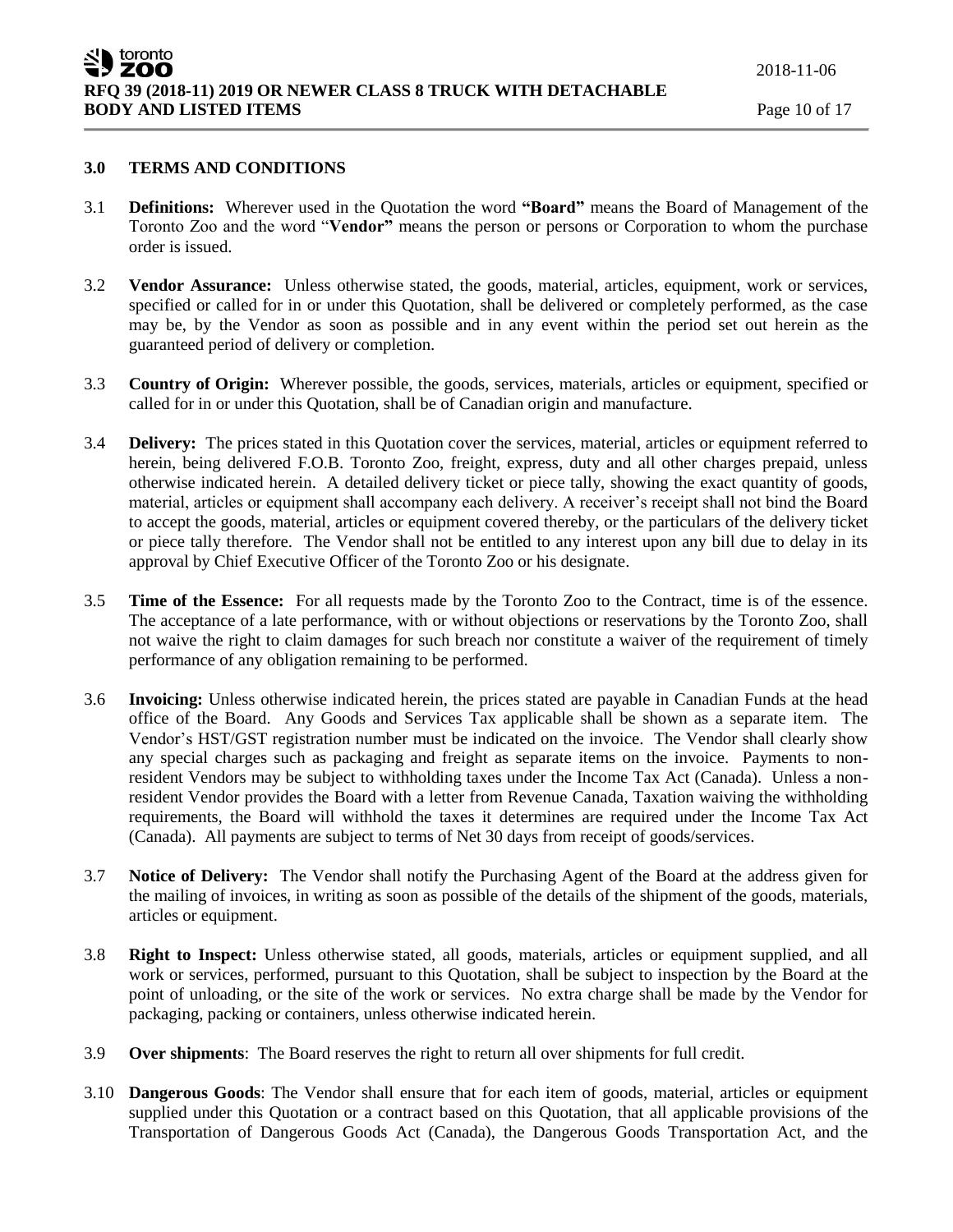Environmental Protection Act and the regulations there under are complied with until such time as such item is delivered to the Board and transferred into its physical control.

- 3.11 **Environment Commitment – G.I.P.P.E.R.:** G.I.P.P.E.R. Statement of Principle The Board in 1990-07- 23, adopted the following G.I.P.P.E.R. (Government Incorporating Procurement Policies to Eliminate Refuse Committee) Statement of Principle in order to contribute to waste reduction and to further the development and awareness of Environmentally Sound Purchasing. "In order to contribute to waste reduction and to increase the development and awareness of Environmentally Sound Purchasing, acquisitions of goods and services will ensure that wherever possible specifications are amended to provide for the expanded use of durable products, reusable products and products (including those used in services) that contain the maximum level of post- consumer waste and/or recyclable content, without significantly affecting the intended use of the products or service. It is recognized that cost analysis is required in order to ensure that the products are made available at competitive prices." All vendors are encouraged to be pro-active in assisting the Board in achieving this principle. Alternative goods and services, suggested by the Vendor, addressing the above principle will be considered by the Board, within a reasonable price range.
- 3.12 **Right to Cancel:** The Board shall have the right to cancel at any time this Quotation or any contract or any part of any contract resulting from this Quotation in respect of the goods, material, articles, equipment, work or services set out in this Quotation or any such contract or part of such contract, not delivered or performed at the time of such cancellation, and the Board will not be responsible to make any payments in respect of any such goods, materials, articles, equipment, work or services and shall not incur any liability whatsoever in respect thereto. In the event that the Vendor fails or neglects by any act or omission to comply with any of the conditions set our herein, this Quotation or any contract resulting from this Quotation may be unconditionally cancelled by the Board without notice to the Vendor.
- 3.13 **Workplace Hazardous Materials Information System ("WHMIS")**: The Vendor shall provide appropriate labels and material safety data sheets for WHMIS regulated products. No product containing asbestos shall be supplied at any time without written authorization.
	- 3.13.1 The successful Vendor shall provide a current and update printed material safety data sheet (MSDS) for each individual item listed on the quotation form. These legible hard copies of material safety data sheets shall be delivered to the Toronto Zoo within ten (10) business days of notification of award by the Toronto Zoo.
	- 3.13.2 For each item not listed on the quotation form, the successful bidder will be required to provide a MSDS for any controlled product upon the first delivery to the Toronto Zoo.
	- 3.13.3 The MSDS must include the date of publication
	- 3.13.4 A full disclosure of all ingredients must be included in the ingredient section, unless the product has an exemption from full disclosure under the Hazardous Materials Act
- 3.14 **International Shipments & Importing:** In the event that goods, materials, articles or equipment, specified or called for if applicable herein, are to be furnished from a point outside Canada at a price which is expressly not include importation charges into Canada or delivery in the Toronto area, the Vendor shall provide the Board with any information requested by the Board regarding the tariff classifications or valuation of the goods, materials, articles or equipment.

The Vendor shall ensure that if applicable, four copies of the following documents are completed and accompany the goods, materials, articles or equipment.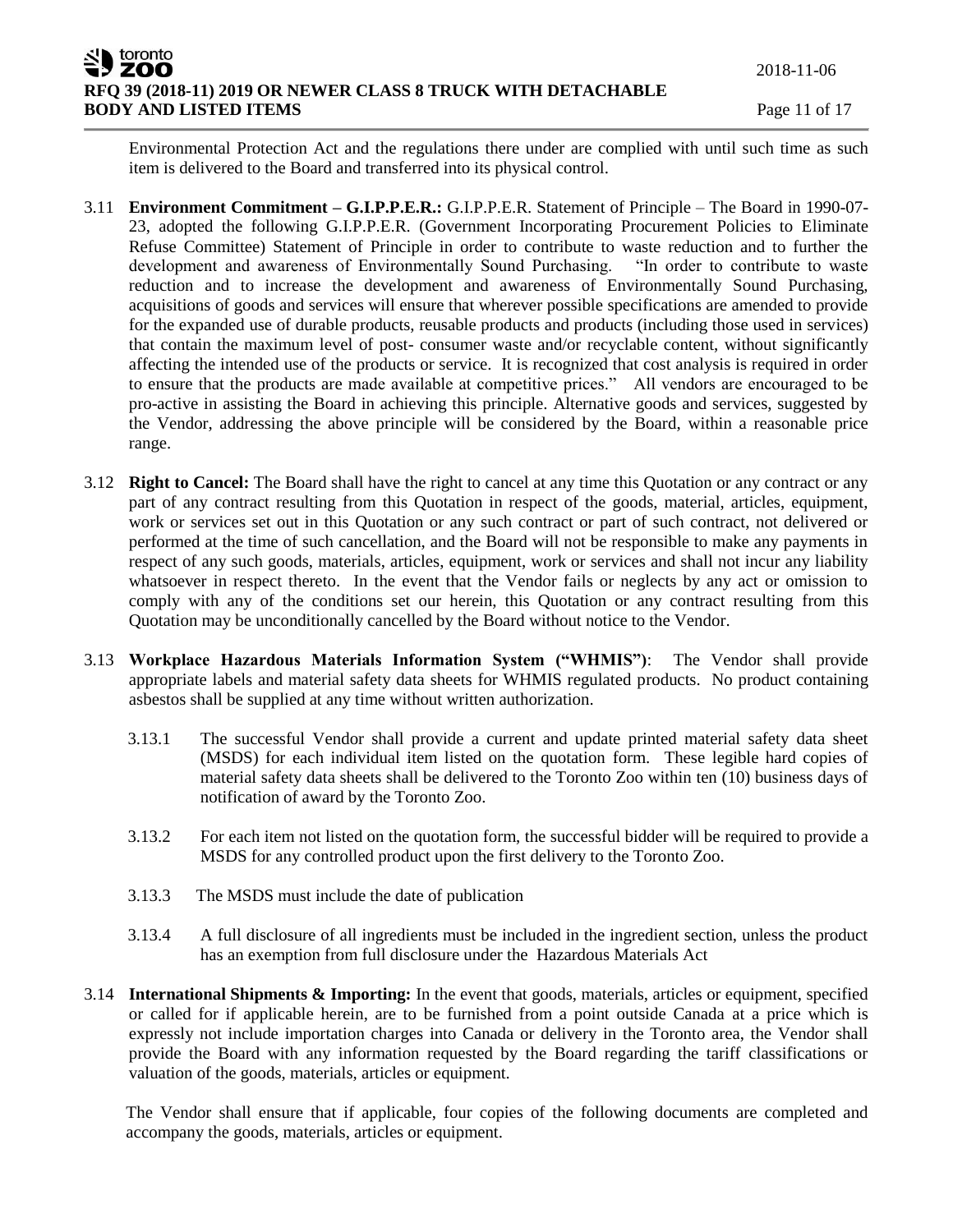2018-11-06

**ZOO RFQ 39 (2018-11) 2019 OR NEWER CLASS 8 TRUCK WITH DETACHABLE BODY AND LISTED ITEMS** Page 12 of 17

- 1. Canada Customs Invoice or Vendor's commercial invoice if it contains all the information required on a Canada Customs Invoice;
- 2. Cargo control document, bill of lading or similar documents;
- 3. Exporter's certificate of origin;
- 4. Shippers Export Declaration; and
- 5. Any tariff classification rulings for the goods, materials, articles or equipment.

## 3.15 **Plant Production Limitations**:

toronto

- 3.15.1 If any Unit ordered and the Contract cannot be manufactured because of plant production limitations, the Toronto Zoo reserves the right to purchase the current replacement model at a revised price.
- 3.15.2 The price shall be based on a percentage adjustment based on (i) the published manufacturer's retail/list prices at the of the Tender and (ii) the first published manufacturer's retail/list prices for the next model year.
- 3.15.3 The Contractor shall notify the Manager of Financial Services in writing if such production occurs, and shall submit with the letter of notification; comparative manufacturer's retails lists supporting the proposed revision(s).
- 3.16 **Official Agreement**: No verbal arrangement or agreement, relating to the goods, material, articles, equipment, work or services, specified or called for under this Quotation, will be considered binding, and every notice advice or other communication pertaining thereto, must be in writing and signed by a duly authorized person.
- 3.17 **Pricing** Prices offered are fixed for one (90) days.
- 3.18 **Worker's Rights**: The Vendor shall comply with the conditions of the Board relating to Worker's Rights, a copy of which is available on application to the Manager, Fair Wage and Labor Trades Office, City of Toronto, 18th Floor, West Tower, City Hall, Toronto, Ontario, M5H 2N2 or by phone at 416-392-7300.
- 3.19 **Indemnity:** The Vendor shall at all times well and truly save, defend, keep harmless and fully indemnify the Board, the Toronto Zoo Foundation and their servants, employees, officers or agents, hereinafter called the "Indemnities", from and against all actions, suits, claims, demands, losses, costs, charges, damages, and expenses, brought or made against or incurred by the Indemnities, its or their servants, officers, employees, agents or invitees in any way relating, directly or indirectly, to goods, material, articles or equipment supplied or to be supplied, or to the supplying of goods or services, pursuant to this Quotation, or any other claim, action, suit, demand, loss, cost, charge, damage or expense relating to copyright, trademark or patent with regard directly or indirectly with any such goods, services, material, articles or equipment or the supply or performance thereof.
- 3.20 **Liability for Acts of Vendor Employees, Contractors or Agents:** The Vendor acknowledges responsibility and accepts liability for the acts of any of its employees, contractors and agents while on Toronto Zoo property. The Toronto Zoo reserves the right to request background checks for any individual providing the services requested on behalf of the Vendor.
- 3.21 **Incurred Costs**: The Bidder shall bear all costs and expenses with respect to the preparation and submission of its quotation and the bidder participation in the quotation process, including but not limited to: site visits and inspections, all information gathering processes, interviews, preparing responses to questions or requests for clarification from the Board, preparation of questions for the Board, and contract discussions and negotiations. The Board shall not be responsible for or liable to pay any quotation costs of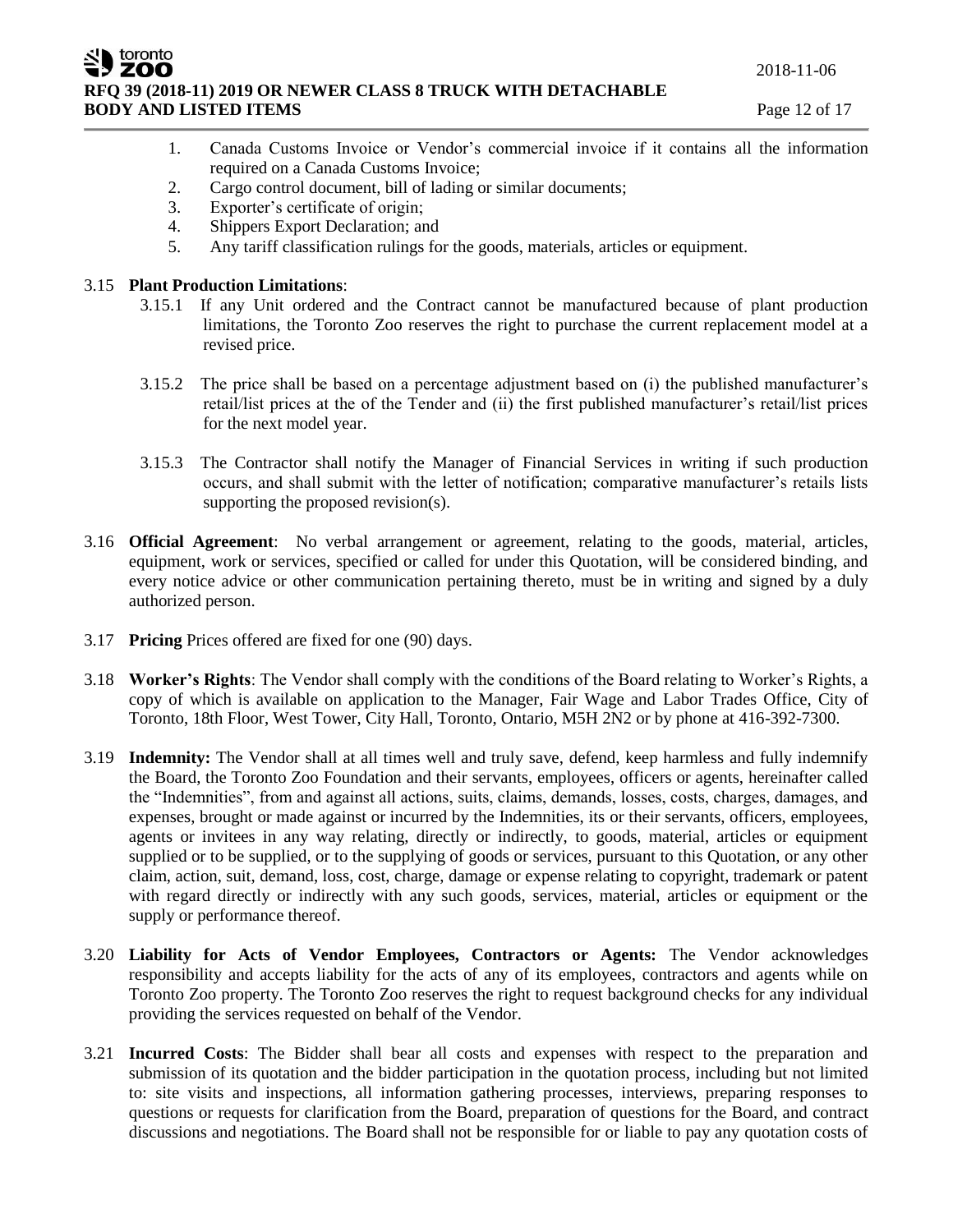toronto ZOO **RFQ 39 (2018-11) 2019 OR NEWER CLASS 8 TRUCK WITH DETACHABLE BODY AND LISTED ITEMS** Page 13 of 17

any bidder regardless of the conduct or outcome of the Quotation Request, Purchase Order process, or Contract process.

- 3.22 **Guaranty of Quotation:** All goods, material, articles, equipment, work or services, specified or called for in or under this Quotation, shall be supplied or performed at the price or process and on the basis set forth or referred to in and in accordance with the Offer and this Quotation. The basis on which this Quotation is given shall include any specifications, plans, price schedules, samples, addenda or other details pertaining thereto, or provided in connection therewith.
- 3.23 **Right of Notice:** Any notice that the Board may require or desire to give to the Vendor shall for all purposes to be deemed to have been sufficiently and properly given and afforded by registered mail addressed to the Vendor at the address shown for the Vendor on this form and shall therefore be presumed to have been received by the Vendor on the third day following such registration.
- 3.24 **Formal Contract:** The Vendor may be required and shall, if requested by the solicitor for the Board so to do, to execute and enter into a formal contract that is satisfactory to the solicitor for the Board, in order to document the contract resulting from this Quotation and to embody indemnity and related provisions that in the opinion of such solicitor are required to protect the Board.
- 3.25 **Charity Status:** The Toronto Zoo is a registered charitable organization (registration #BN 119216398RR0001) and accordingly may be eligible for preferred pricing which should be reflected in the Quotation as submitted.
- 3.26 **Education Institute Status:** The Toronto Zoo is a registered educational institute and accordingly may be eligible for preferred pricing which should be reflected in the Quotation as submitted.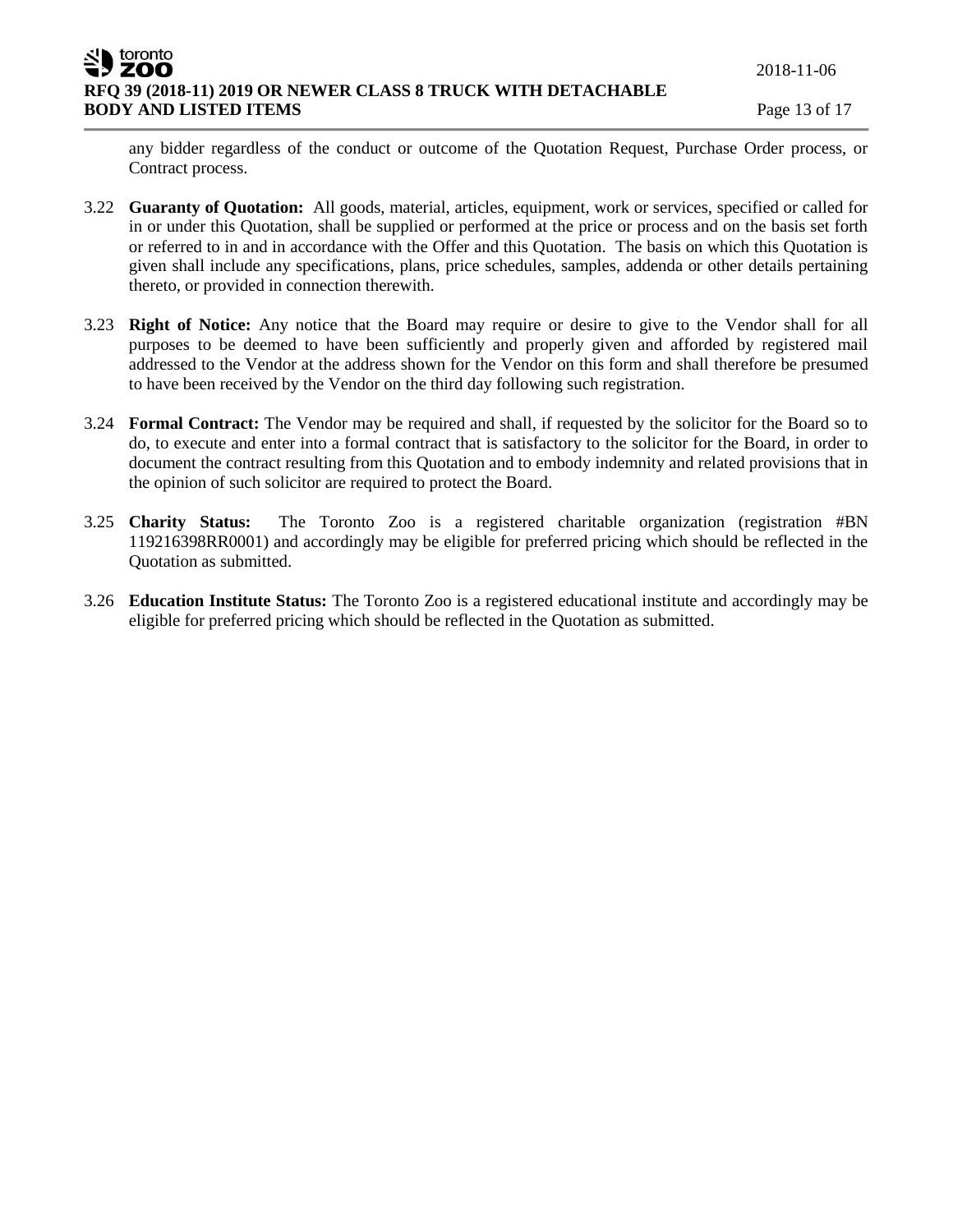## toronto ZOO **RFQ 39 (2018-11) 2019 OR NEWER CLASS 8 TRUCK WITH DETACHABLE BODY AND LISTED ITEMS SUBMISSION FORM** Page 14 of 17

## **4.0 SUBMISSION FORM**

I/We, hereby, submit the Quotation and will comply with all terms, conditions, specifications and drawings (when provided) as set out within the Board's Quotation.

I/We, hereby, have received, allowed for and included as part of our submission all issued Addendum numbered \_\_\_\_\_\_\_\_\_\_\_.

This form must be completed, properly signed and received on or before the date and time specified or your Quotation will not be considered. Quotation prices shall remain in effect for a period of ninety (90) days from the Quotation due date.

The Board of Management of the Toronto Zoo reserves the right to reject any or all Quotations or to accept any Quotation, should it deem such action to be in its interests.

By signing and submitting this FORM, you are agreeing to the release of your quotation information, as deemed necessary by the Board, in order to conduct business associated with this quotation or project.

| <b>COMPANY INFORMATION</b> |           |
|----------------------------|-----------|
| <b>Company Name:</b>       |           |
| Name of authorized         |           |
| <b>Signing Officer</b>     | Title:    |
| Signature of authorized    | Date:     |
| Signing Officer:           |           |
| <b>Contact Name:</b>       | Title:    |
| Address:                   |           |
| Telephone #:               | Fax #:    |
| Email:                     | Web Site: |
| HST#:                      |           |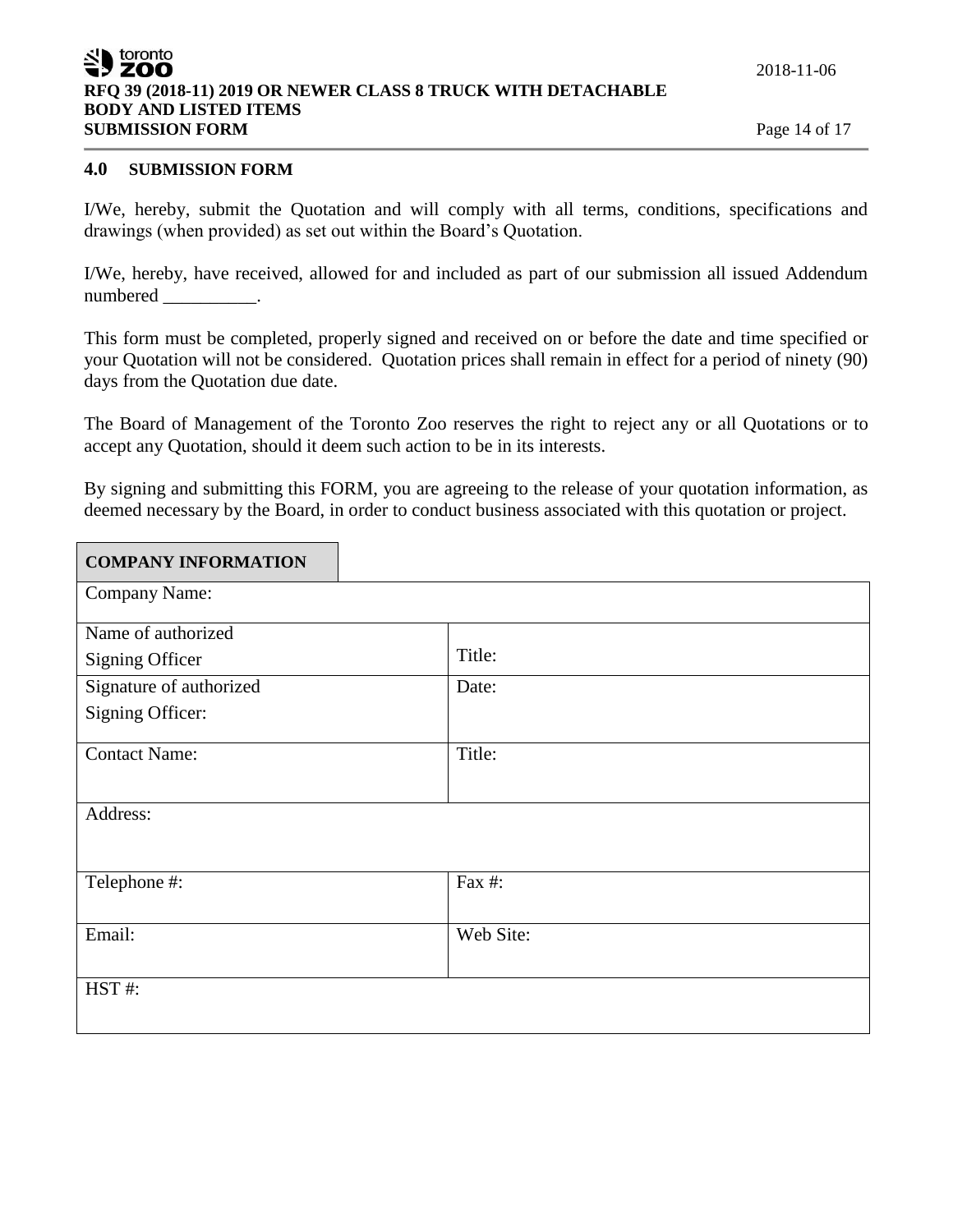# SU toronto **RFQ 39 (2018-11) 2019 OR NEWER CLASS 8 TRUCK WITH DETACHABLE BODY AND LISTED ITEMS**<br>**SUBMISSION FORM**<br>**Page 15 of 17 SUBMISSION FORM**

| PRICING SCHEDULE                                                                    |                                                                             |               |                                 |
|-------------------------------------------------------------------------------------|-----------------------------------------------------------------------------|---------------|---------------------------------|
| Qty                                                                                 | <b>Description</b>                                                          |               | Price each,<br><b>HST</b> extra |
| 1                                                                                   | 2019 OR NEWER CLASS 8 TRUCK WITH DETACHABLE BODY<br><b>AND LISTED ITEMS</b> | \$            |                                 |
| Year                                                                                |                                                                             |               |                                 |
| <b>Make</b>                                                                         |                                                                             |               |                                 |
| <b>Model</b>                                                                        |                                                                             |               |                                 |
|                                                                                     |                                                                             |               |                                 |
| <b>Optional pricing</b>                                                             |                                                                             |               |                                 |
| 1 spare front and rear tire on rims                                                 |                                                                             | $\mathcal{S}$ | /each                           |
| Back up alarm                                                                       |                                                                             | \$            | /each                           |
| Fire Extinguisher mounted within driver access                                      |                                                                             | \$            | /each                           |
| Amber Beacon light                                                                  |                                                                             | $\mathcal{S}$ | /each                           |
| Back up camera                                                                      |                                                                             | $\mathcal{S}$ | /each                           |
| 4 sets of keys                                                                      |                                                                             | $\mathcal{S}$ | /each                           |
| License plates with Nov 2019 expiry                                                 |                                                                             | \$            |                                 |
| <b>Delivery</b>                                                                     |                                                                             |               |                                 |
| Confirm guaranteed period of delivery after receipt of a<br>purchase order<br>/days |                                                                             |               |                                 |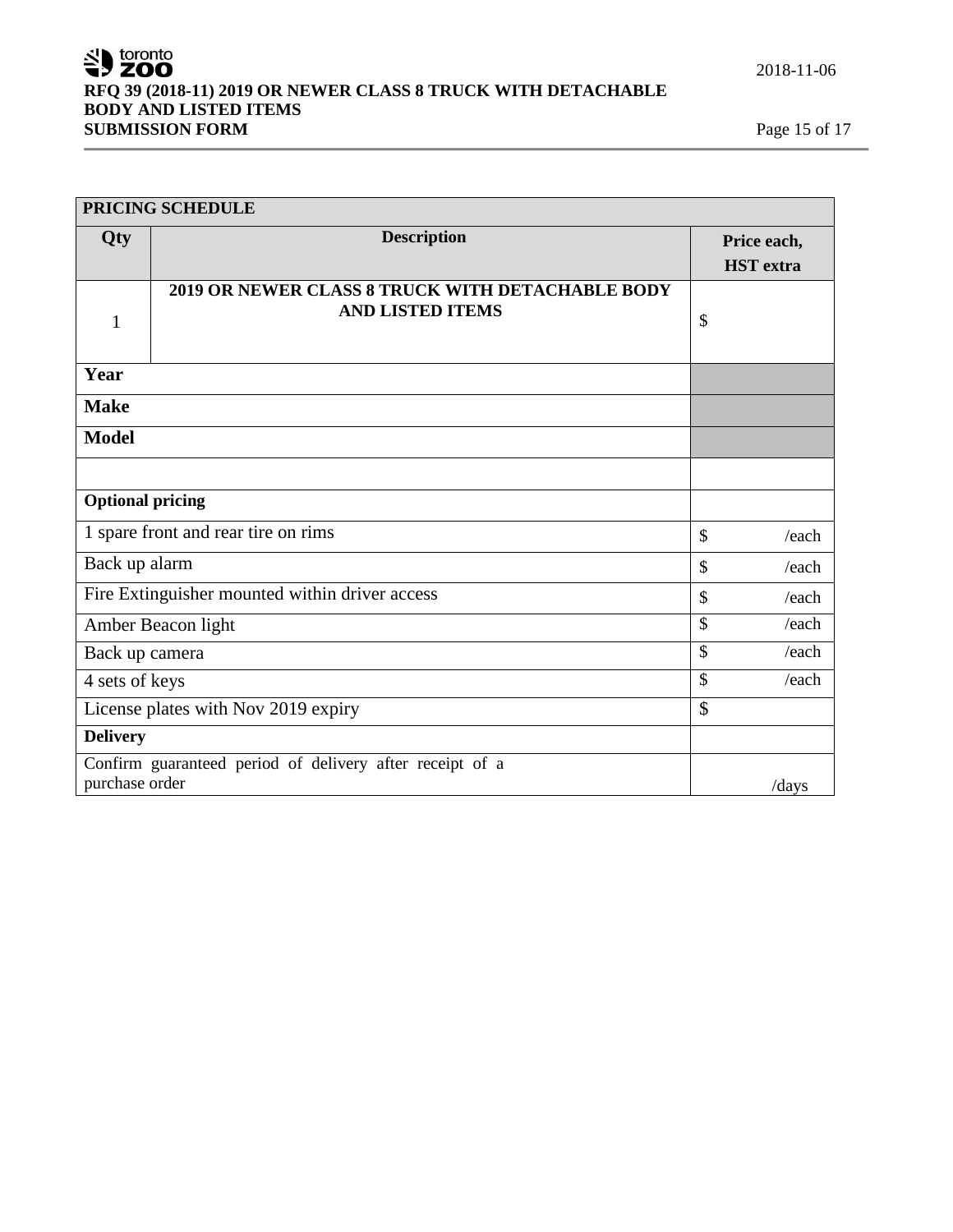toronto **ZOO RFQ 39 (2018-11) 2019 OR NEWER CLASS 8 TRUCK WITH DETACHABLE BODY AND LISTED ITEMS** Page 16 of 17

2018-11-06

#### **SUBMISSION LABEL**

**This address label should be printed and affixed to the front of your sealed tender, quotation and proposal envelope/package submission. Toronto Zoo will not be held responsible for envelopes and packages that are not properly labeled or submitted to an address other than the one listed on this label.**

**Vendor Name** 

**2019 OR NEWER CLASS 8 TRUCK WITH DETACHABLE BODY AND LISTED ITEMS Closing Date - Tuesday 2018-11-26, 1200 hours (noon), local time**

## **TO BE RETURNED TO**

## **TORONTO ZOO C/O SUPERVISOR, PURCHASING & SUPPLY ADMINISTRATIVE SUPPORT CENTRE 361A OLD FINCH AVE. TORONTO, ONTARIO M1B 5K7**